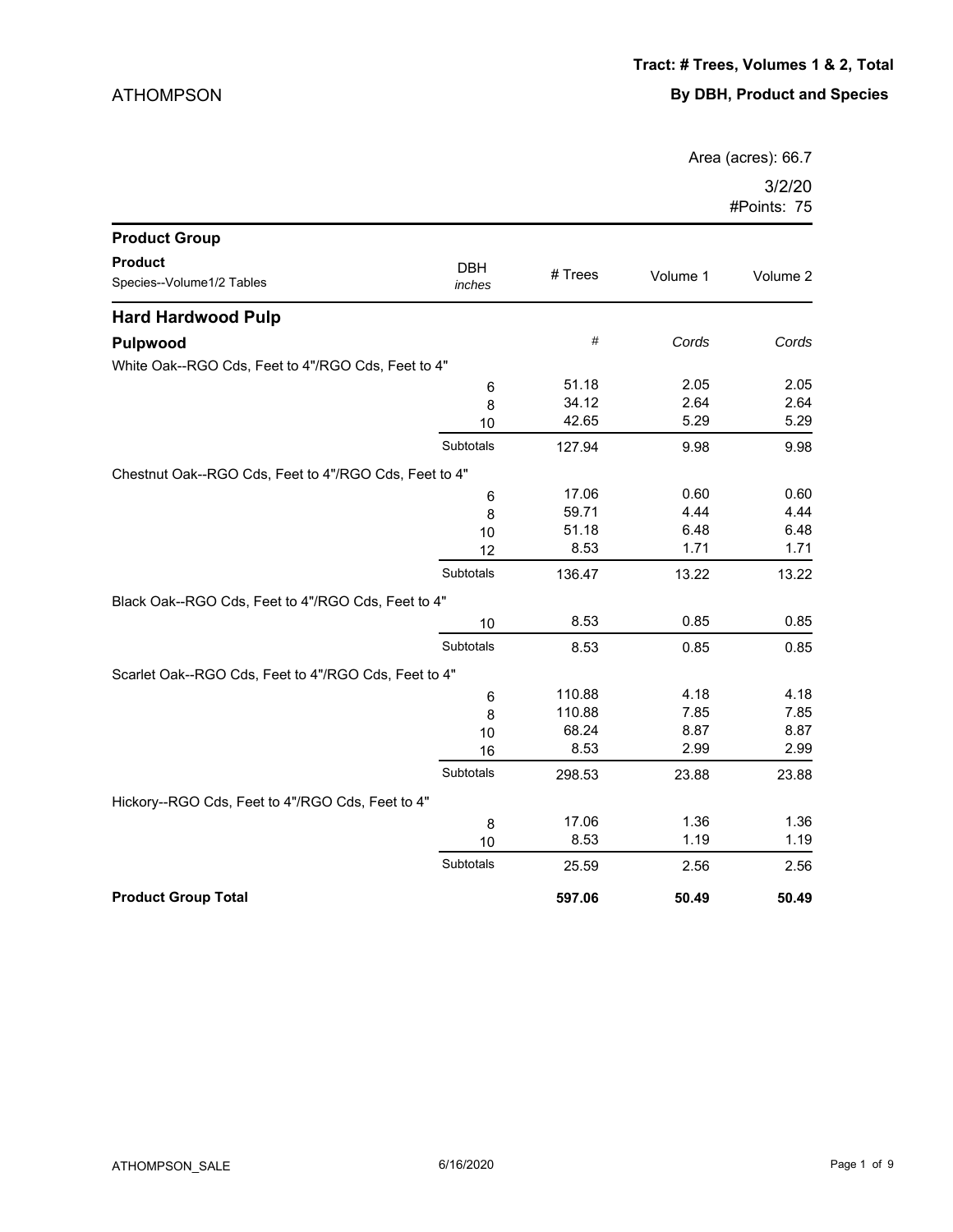|                                             |                      |           |          | Area (acres): 66.7    |
|---------------------------------------------|----------------------|-----------|----------|-----------------------|
|                                             |                      |           |          | 3/2/20<br>#Points: 75 |
| <b>Product Group</b>                        |                      |           |          |                       |
| <b>Product</b><br>Species--Volume1/2 Tables | <b>DBH</b><br>inches | $#$ Trees | Volume 1 | Volume 2              |
| .                                           |                      |           |          |                       |

#### **Hardwood Sawtimber**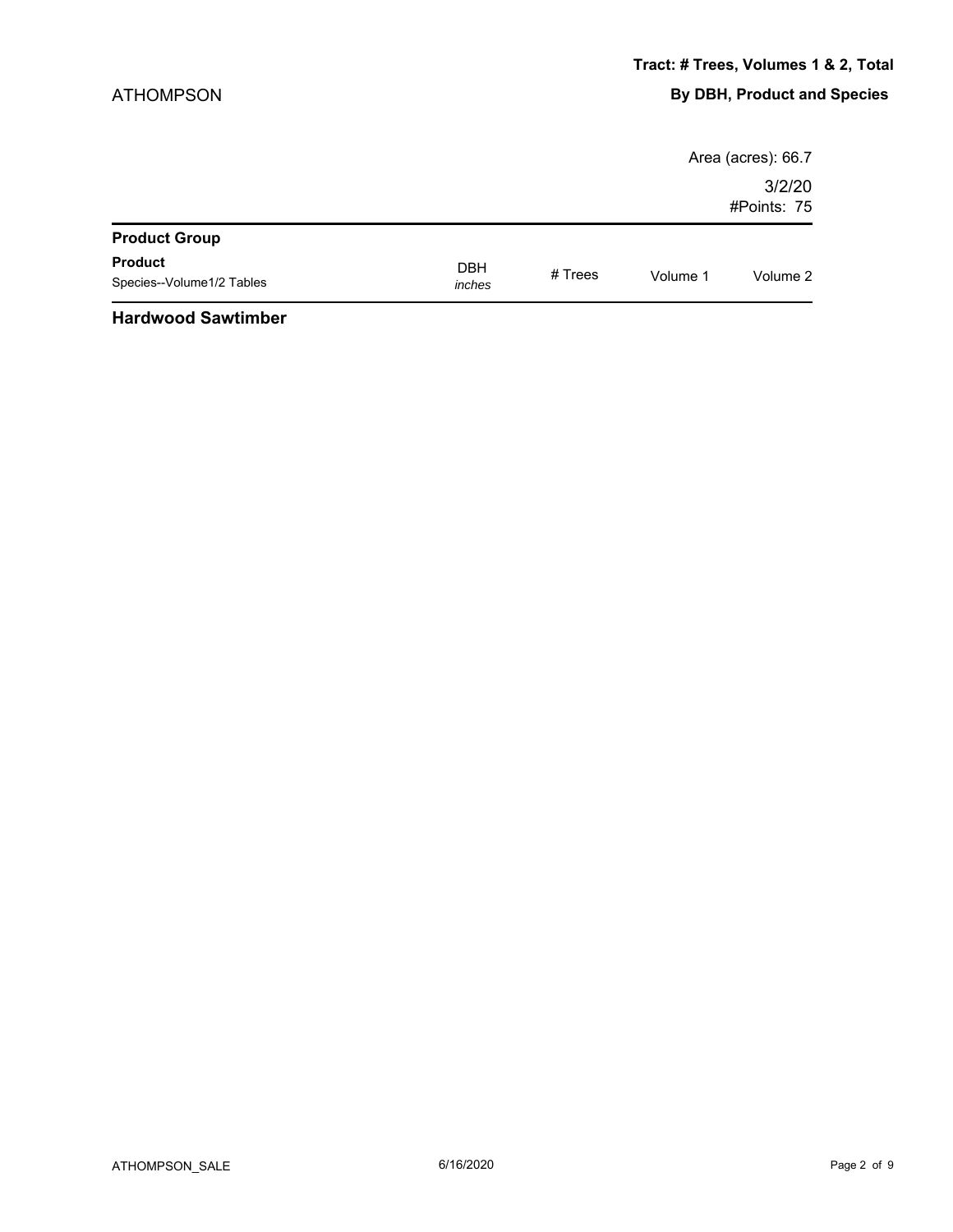Area (acres): 66.7

| <b>Product Group</b>               |            |         |            |            |
|------------------------------------|------------|---------|------------|------------|
| <b>Product</b>                     | <b>DBH</b> |         |            |            |
| Species--Volume1/2 Tables          | inches     | # Trees | Volume 1   | Volume 2   |
| <b>Hardwood Sawtimber</b>          |            |         |            |            |
| <b>Sawtimber</b>                   |            | #       | <b>MBF</b> | <b>MBF</b> |
| White Oak--Inter76/Scrib78         |            |         |            |            |
|                                    | 12         | 136.47  | 8.20       | 7.37       |
|                                    | 14         | 55.08   | 5.45       | 5.05       |
|                                    | 16         | 34.12   | 4.00       | 3.79       |
|                                    | 18         | 38.02   | 7.05       | 6.68       |
|                                    | 20         | 25.59   | 6.64       | 6.43       |
|                                    | 22         | 8.53    | 2.93       | 2.88       |
|                                    | Subtotals  | 297.80  | 34.26      | 32.20      |
| Chestnut Oak--Inter 78/Scrib78     |            |         |            |            |
|                                    | 12         | 93.82   | 6.18       | 5.13       |
|                                    | 14         | 85.29   | 9.54       | 8.28       |
|                                    | 16         | 63.61   | 9.41       | 8.35       |
|                                    | 20         | 34.12   | 9.04       | 8.26       |
|                                    | Subtotals  | 276.84  | 34.17      | 30.02      |
| Southern Red Oak--Inter 78/Scrib78 |            |         |            |            |
|                                    | 18         | 8.53    | 1.57       | 1.42       |
|                                    | Subtotals  | 8.53    | 1.57       | 1.42       |
| Scarlet Oak--Inter 78/Scrib78      |            |         |            |            |
|                                    | 12         | 170.59  | 10.63      | 8.85       |
|                                    | 14         | 97.72   | 10.85      | 9.46       |
|                                    | 16         | 102.35  | 15.21      | 13.49      |
|                                    | 18         | 93.09   | 19.78      | 17.75      |
|                                    | 20         | 42.65   | 11.47      | 10.47      |
|                                    | 22         | 20.96   | 7.05       | 6.47       |
|                                    | 26         | 12.43   | 3.72       | 3.49       |
|                                    | Subtotals  | 539.79  | 78.69      | 69.99      |
| Sycamore--Inter 78/Scrib78         |            |         |            |            |
|                                    | 12         | 8.53    | 0.63       | 0.52       |
|                                    | 22         | 8.53    | 3.14       | 2.88       |
|                                    | Subtotals  | 17.06   | 3.77       | 3.40       |
| Sourwood--Inter 78/Scrib78         |            |         |            |            |
|                                    | 14         | 8.53    | 0.90       | 0.78       |
|                                    | Subtotals  | 8.53    | 0.90       | 0.78       |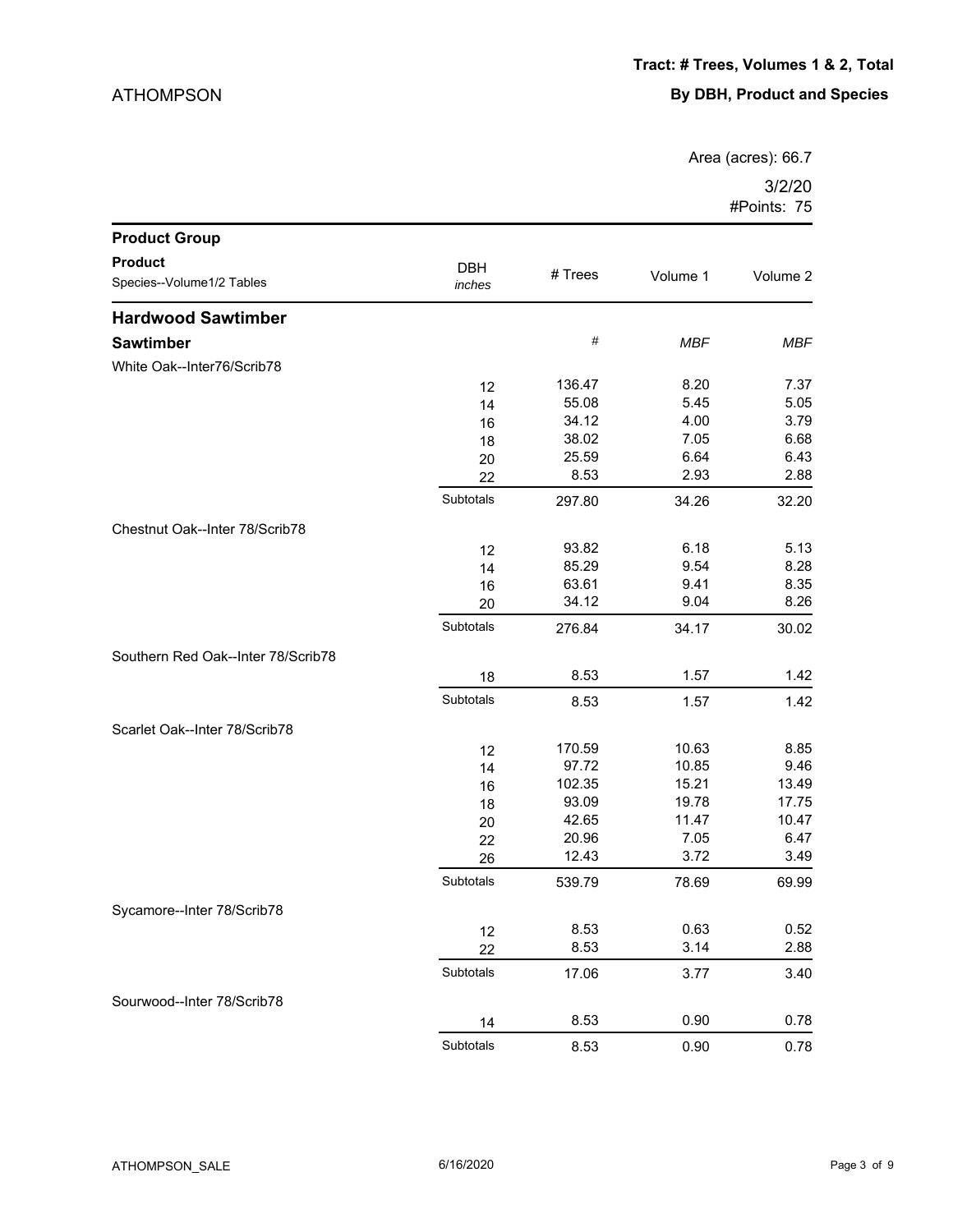Area (acres): 66.7

| <b>Product Group</b>             |            |          |            |            |
|----------------------------------|------------|----------|------------|------------|
| <b>Product</b>                   | <b>DBH</b> |          |            |            |
| Species--Volume1/2 Tables        | inches     | # Trees  | Volume 1   | Volume 2   |
| <b>Hardwood Sawtimber</b>        |            |          |            |            |
| <b>Sawtimber</b>                 |            | $\#$     | <b>MBF</b> | <b>MBF</b> |
| Ash--Inter 78/Scrib78            |            |          |            |            |
|                                  | 12         | 8.53     | 0.48       | 0.40       |
|                                  | 14         | 8.53     | 0.90       | 0.78       |
|                                  | 18         | 8.53     | 1.16       | 1.05       |
|                                  | Subtotals  | 25.59    | 2.53       | 2.23       |
| Red Maple--Inter 78/Scrib78      |            |          |            |            |
|                                  | 12         | 136.47   | 8.41       | 7.01       |
|                                  | 14         | 55.08    | 4.99       | 4.39       |
|                                  | 16         | 38.02    | 5.12       | 4.56       |
|                                  | 20         | 12.43    | 2.91       | 2.66       |
|                                  | Subtotals  | 241.99   | 21.43      | 18.61      |
| Yellow Poplar--Inter 78/Scrib78  |            |          |            |            |
|                                  | 12         | 179.12   | 14.53      | 11.90      |
|                                  | 14         | 131.84   | 18.76      | 16.03      |
|                                  | 16         | 93.09    | 19.71      | 17.34      |
|                                  | 18         | 62.87    | 18.55      | 16.55      |
|                                  | 20         | 8.53     | 3.42       | 3.10       |
|                                  | 22         | 12.43    | 4.57       | 4.20       |
|                                  | Subtotals  | 487.88   | 79.56      | 69.13      |
| Hickory--Inter 78/Scrib78        |            |          |            |            |
|                                  | 12         | 34.12    | 2.37       | 1.96       |
|                                  | 14         | 17.06    | 2.02       | 1.76       |
|                                  | 16         | 41.92    | 6.91       | 6.12       |
|                                  | 18         | 25.59    | 5.13       | 4.61       |
|                                  | Subtotals  | 118.68   | 16.43      | 14.45      |
| Blackgum--Inter 78/Scrib78       |            |          |            |            |
|                                  | 12         | 25.59    | 1.74       | 1.44       |
|                                  | Subtotals  | 25.59    | 1.74       | 1.44       |
| Misc. Hardwood--Inter 78/Scrib78 |            |          |            |            |
|                                  | 14         | 8.53     | 0.90       | 0.78       |
|                                  | 16         | 12.43    | 1.78       | 1.58       |
|                                  | Subtotals  | 20.96    | 2.67       | 2.36       |
| <b>Product Group Total</b>       |            | 2,069.24 | 277.73     | 246.04     |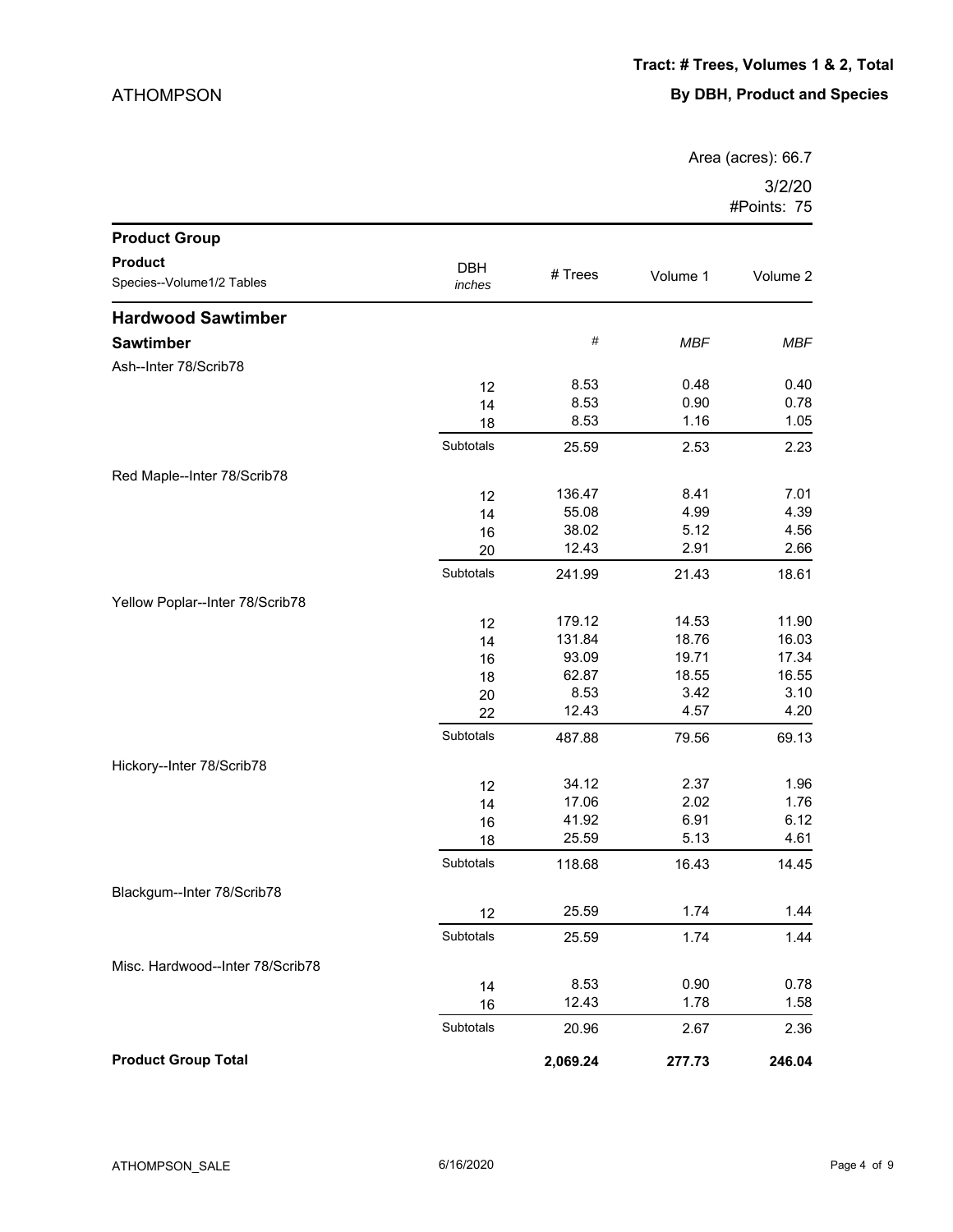Area (acres): 66.7

| <b>Product Group</b>                                   |                      |         |            |          |
|--------------------------------------------------------|----------------------|---------|------------|----------|
| <b>Product</b><br>Species--Volume1/2 Tables            | <b>DBH</b><br>inches | # Trees | Volume 1   | Volume 2 |
| <b>Pine Pulp</b>                                       |                      |         |            |          |
| <b>Pulpwood</b>                                        |                      | $\#$    | Cords      | Cords    |
| Virginia Pine--RGO Cds, Feet to 4"/RGO Cds, Feet to 4" |                      |         |            |          |
|                                                        | 6                    | 136.47  | 6.23       | 6.23     |
|                                                        | 8                    | 153.53  | 15.01      | 15.01    |
|                                                        | 10                   | 59.71   | 9.38       | 9.38     |
|                                                        | Subtotals            | 349.71  | 30.62      | 30.62    |
| White Pine--RGO Cds, Feet to 4"/RGO Cds, Feet to 4"    |                      |         |            |          |
|                                                        | 6                    | 76.76   | 2.99       | 2.99     |
|                                                        | 8                    | 59.71   | 3.75       | 3.75     |
|                                                        | 10                   | 8.53    | 1.02       | 1.02     |
|                                                        | Subtotals            | 145.00  | 7.76       | 7.76     |
| <b>Product Group Total</b>                             |                      | 494.71  | 38.38      | 38.38    |
| <b>Pine Sawtimber</b>                                  |                      |         |            |          |
| <b>Sawtimber</b>                                       |                      | $\#$    | <b>MBF</b> | MBF      |
| Shortleaf Pine--Inter 78/Scrib78                       |                      |         |            |          |
|                                                        | 10                   | 8.53    | 0.31       | 0.24     |
|                                                        | Subtotals            | 8.53    | 0.31       | 0.24     |
| White Pine--Inter 78/Scrib78                           |                      |         |            |          |
|                                                        | 10                   | 17.06   | 0.61       | 0.48     |
|                                                        | 12                   | 25.59   | 2.20       | 1.80     |
|                                                        | 14                   | 29.49   | 3.56       | 3.09     |
|                                                        | 16                   | 8.53    | 1.22       | 1.08     |
|                                                        | 18                   | 8.53    | 2.34       | 2.08     |
|                                                        | 20                   | 17.06   | 5.94       | 5.41     |
|                                                        | 22                   | 8.53    | 4.71       | 4.30     |
|                                                        | 32                   | 8.53    | 9.80       | 9.29     |
|                                                        | Subtotals            | 123.31  | 30.37      | 27.52    |
| <b>Product Group Total</b>                             |                      | 131.84  | 30.68      | 27.76    |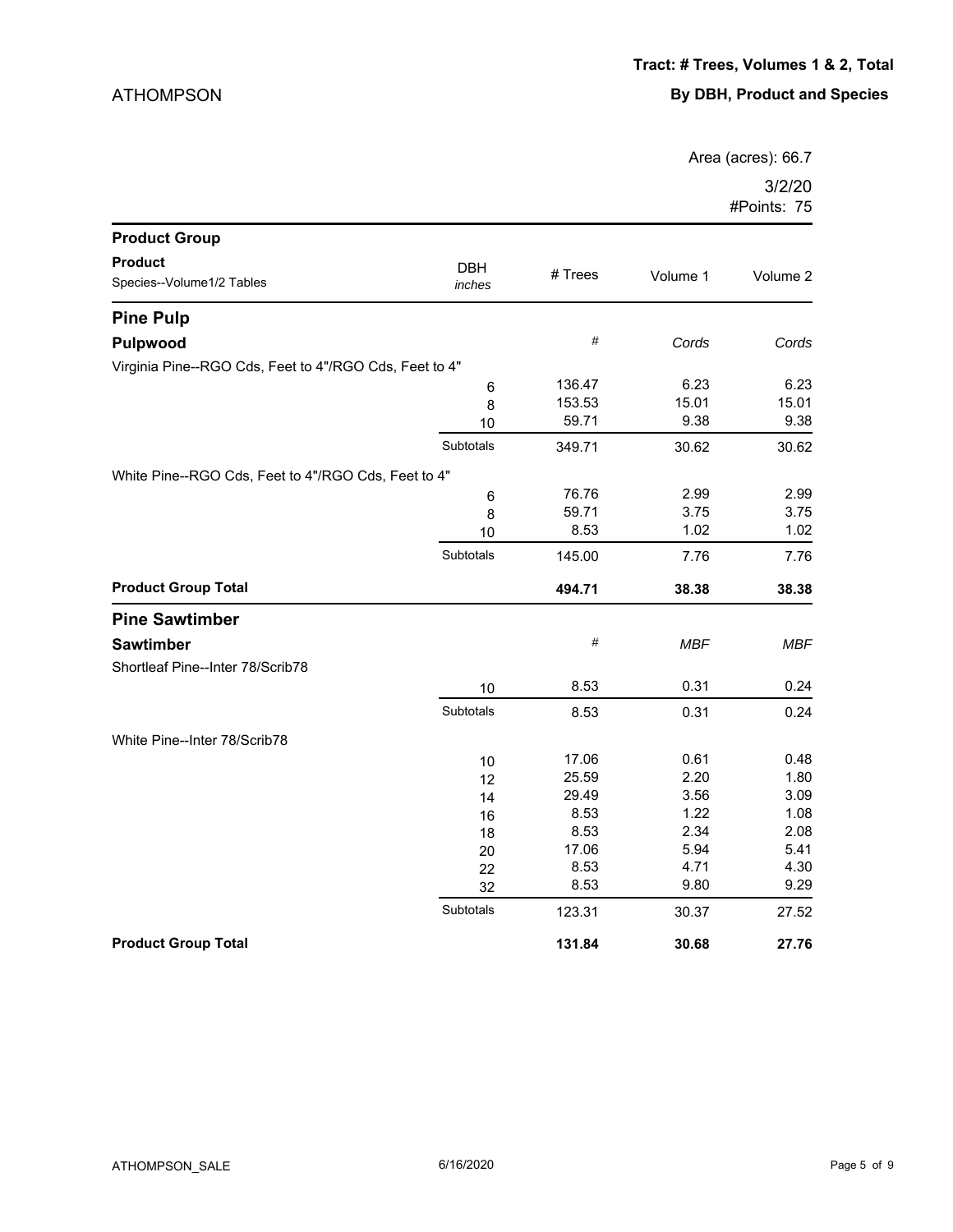Area (acres): 66.7

| <b>Product Group</b>                        |                      |         |            |            |
|---------------------------------------------|----------------------|---------|------------|------------|
| <b>Product</b><br>Species--Volume1/2 Tables | <b>DBH</b><br>inches | # Trees | Volume 1   | Volume 2   |
| Virginia Pine Sawtimber                     |                      |         |            |            |
| <b>Sawtimber</b>                            |                      | #       | <b>MBF</b> | <b>MBF</b> |
| Virginia Pine--Inter 78/Scrib78             |                      |         |            |            |
|                                             | 10                   | 170.59  | 8.06       | 6.07       |
|                                             | 12                   | 119.41  | 10.15      | 8.29       |
|                                             | 14                   | 59.71   | 8.09       | 6.92       |
|                                             | 16                   | 25.59   | 4.55       | 4.02       |
|                                             | Subtotals            | 375.29  | 30.84      | 25.30      |
| <b>Product Group Total</b>                  |                      | 375.29  | 30.84      | 25.30      |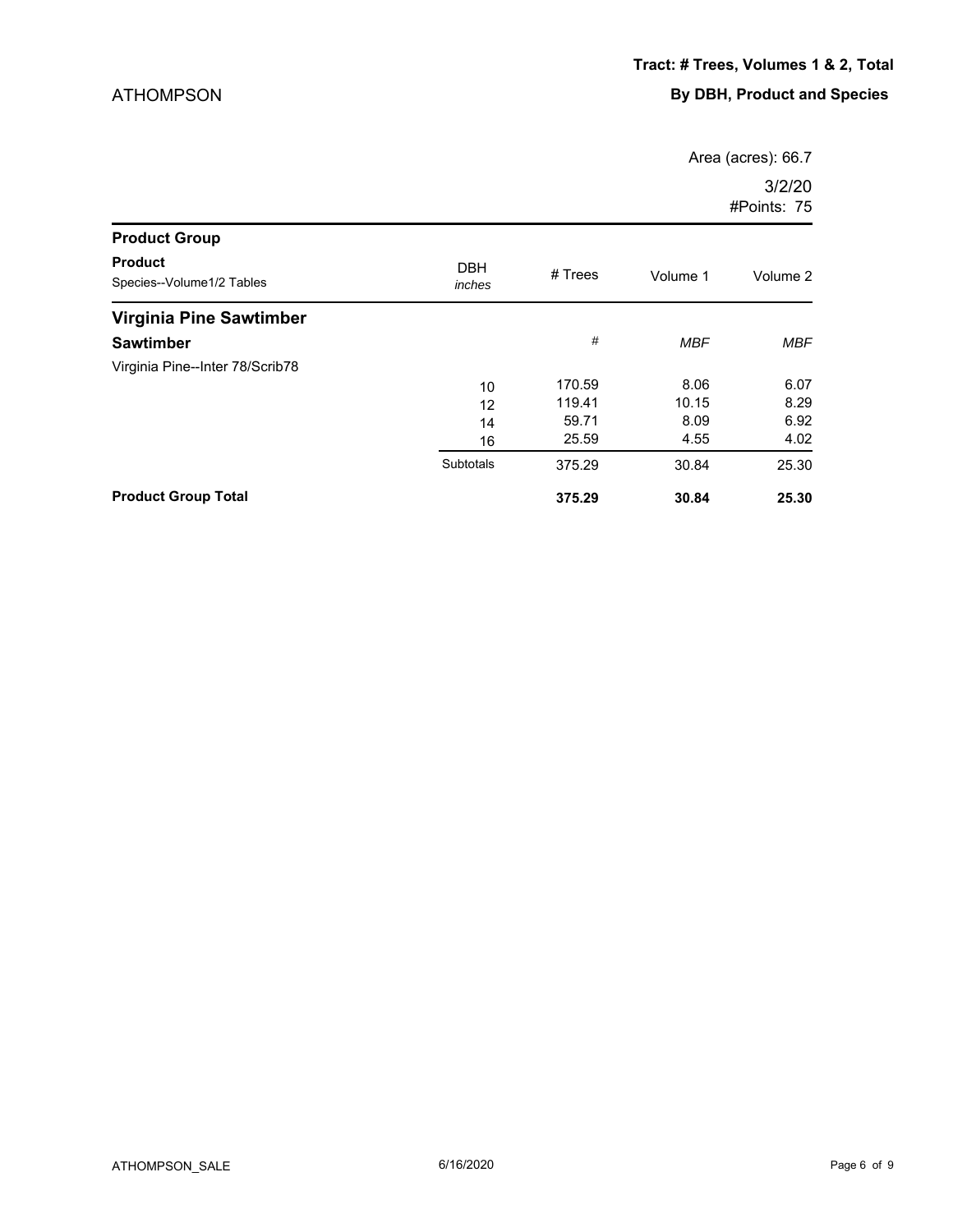|                                                                 |            |         |          | Area (acres): 66.7    |
|-----------------------------------------------------------------|------------|---------|----------|-----------------------|
|                                                                 |            |         |          | 3/2/20<br>#Points: 75 |
| <b>Product Group</b>                                            |            |         |          |                       |
| <b>Product</b>                                                  | <b>DBH</b> |         |          |                       |
| Species--Volume1/2 Tables                                       | inches     | # Trees | Volume 1 | Volume 2              |
| $\mathbf{A}$ and the subsequently $\mathbf{B}$ and $\mathbf{B}$ |            |         |          |                       |

#### **Soft Hardwood Pulp**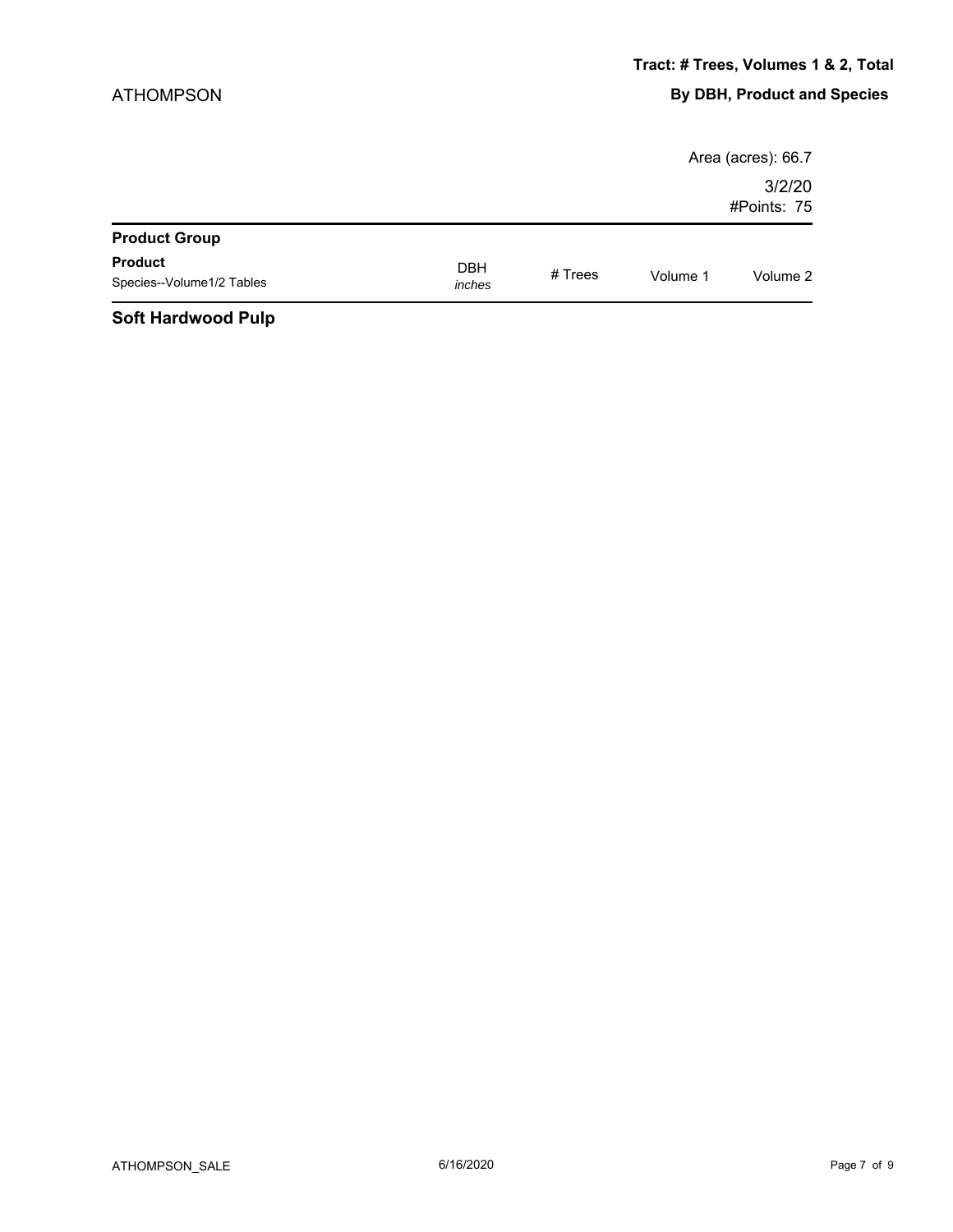Area (acres): 66.7

| <b>Product Group</b>                                   |                      |         |          |          |
|--------------------------------------------------------|----------------------|---------|----------|----------|
| <b>Product</b>                                         |                      |         |          |          |
| Species--Volume1/2 Tables                              | <b>DBH</b><br>inches | # Trees | Volume 1 | Volume 2 |
| <b>Soft Hardwood Pulp</b>                              |                      |         |          |          |
| <b>Pulpwood</b>                                        |                      | #       | Cords    | Cords    |
| River Birch--RGO Cds, Feet to 4"/RGO Cds, Feet to 4"   |                      |         |          |          |
|                                                        | 8                    | 8.53    | 0.60     | 0.60     |
|                                                        | Subtotals            | 8.53    | 0.60     | 0.60     |
| Sycamore--RGO Cds, Feet to 4"/RGO Cds, Feet to 4"      |                      |         |          |          |
|                                                        | 8                    | 17.06   | 1.28     | 1.28     |
|                                                        | Subtotals            | 17.06   | 1.28     | 1.28     |
| Elm--RGO Cds, Feet to 4"/RGO Cds, Feet to 4"           |                      |         |          |          |
|                                                        | 6                    | 8.53    | 0.34     | 0.34     |
|                                                        | 8                    | 8.53    | 0.60     | 0.60     |
|                                                        | Subtotals            | 17.06   | 0.94     | 0.94     |
| Sourwood--RGO Cds, Feet to 4"/RGO Cds, Feet to 4"      |                      |         |          |          |
|                                                        | 6                    | 34.12   | 1.02     | 1.02     |
|                                                        | 8                    | 85.29   | 5.71     | 5.71     |
|                                                        | 10                   | 55.08   | 5.13     | 5.13     |
|                                                        | 12                   | 8.53    | 1.45     | 1.45     |
|                                                        | Subtotals            | 183.02  | 13.32    | 13.32    |
| Ash--RGO Cds, Feet to 4"/RGO Cds, Feet to 4"           |                      |         |          |          |
|                                                        | 8                    | 25.59   | 1.79     | 1.79     |
|                                                        | 10                   | 17.06   | 1.71     | 1.71     |
|                                                        | 14                   | 8.53    | 2.64     | 2.64     |
|                                                        | Subtotals            | 51.18   | 6.14     | 6.14     |
| Red Maple--RGO Cds, Feet to 4"/RGO Cds, Feet to 4"     |                      |         |          |          |
|                                                        | 6                    | 101.62  | 4.41     | 4.41     |
|                                                        | 8                    | 343.61  | 26.68    | 26.68    |
|                                                        | 10                   | 145.00  | 17.40    | 17.40    |
|                                                        | 12                   | 34.12   | 5.63     | 5.63     |
|                                                        | 14                   | 8.53    | 2.30     | 2.30     |
|                                                        | Subtotals            | 632.88  | 56.42    | 56.42    |
| Yellow Poplar--RGO Cds, Feet to 4"/RGO Cds, Feet to 4" |                      |         |          |          |
|                                                        | 6                    | 153.53  | 6.48     | 6.48     |
|                                                        | 8                    | 276.84  | 24.09    | 24.09    |
|                                                        | 10                   | 140.37  | 20.85    | 20.85    |
|                                                        | 12                   | 17.06   | 3.92     | 3.92     |
|                                                        | Subtotals            | 587.80  | 55.35    | 55.35    |